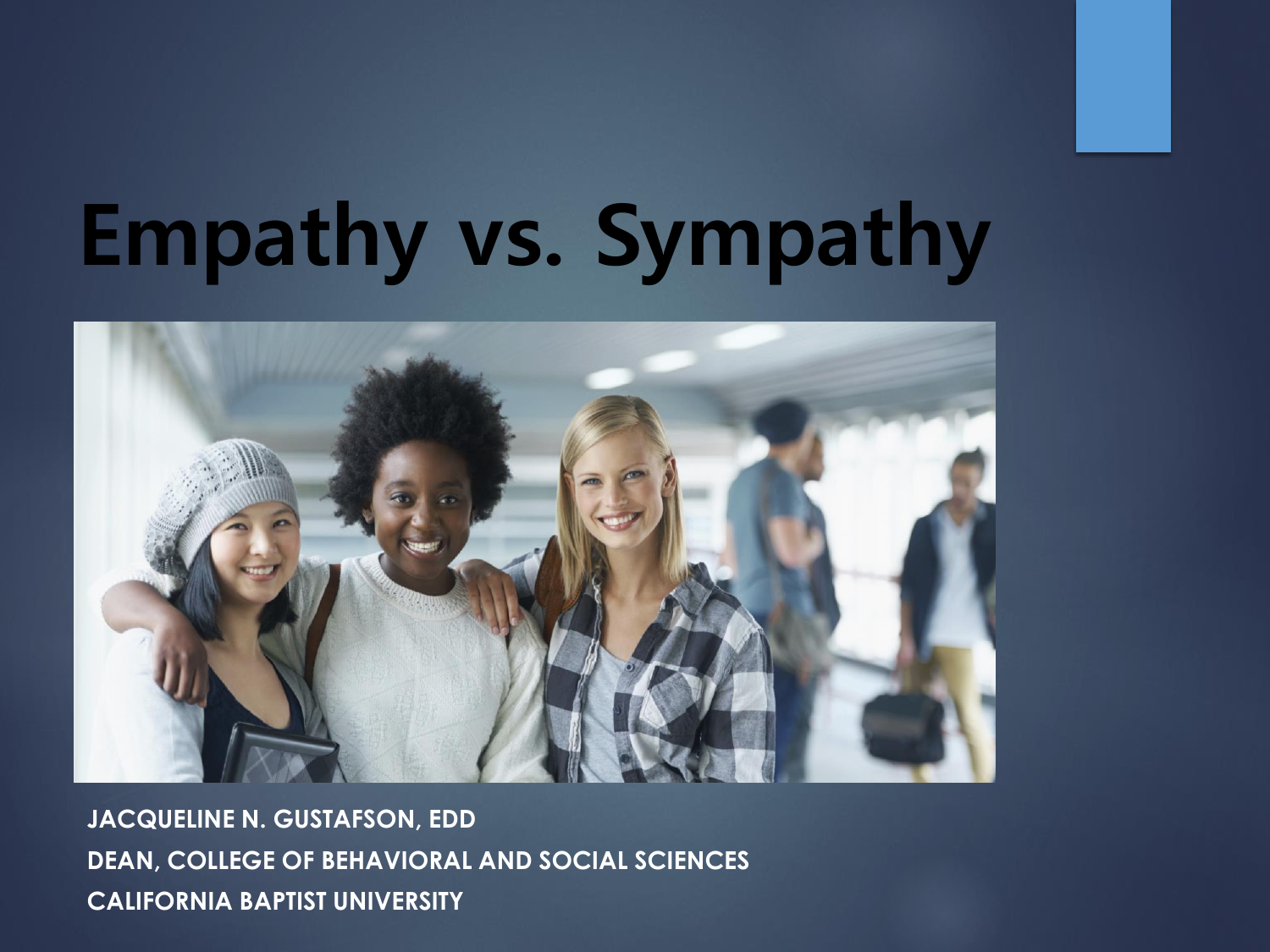# **Objectives**

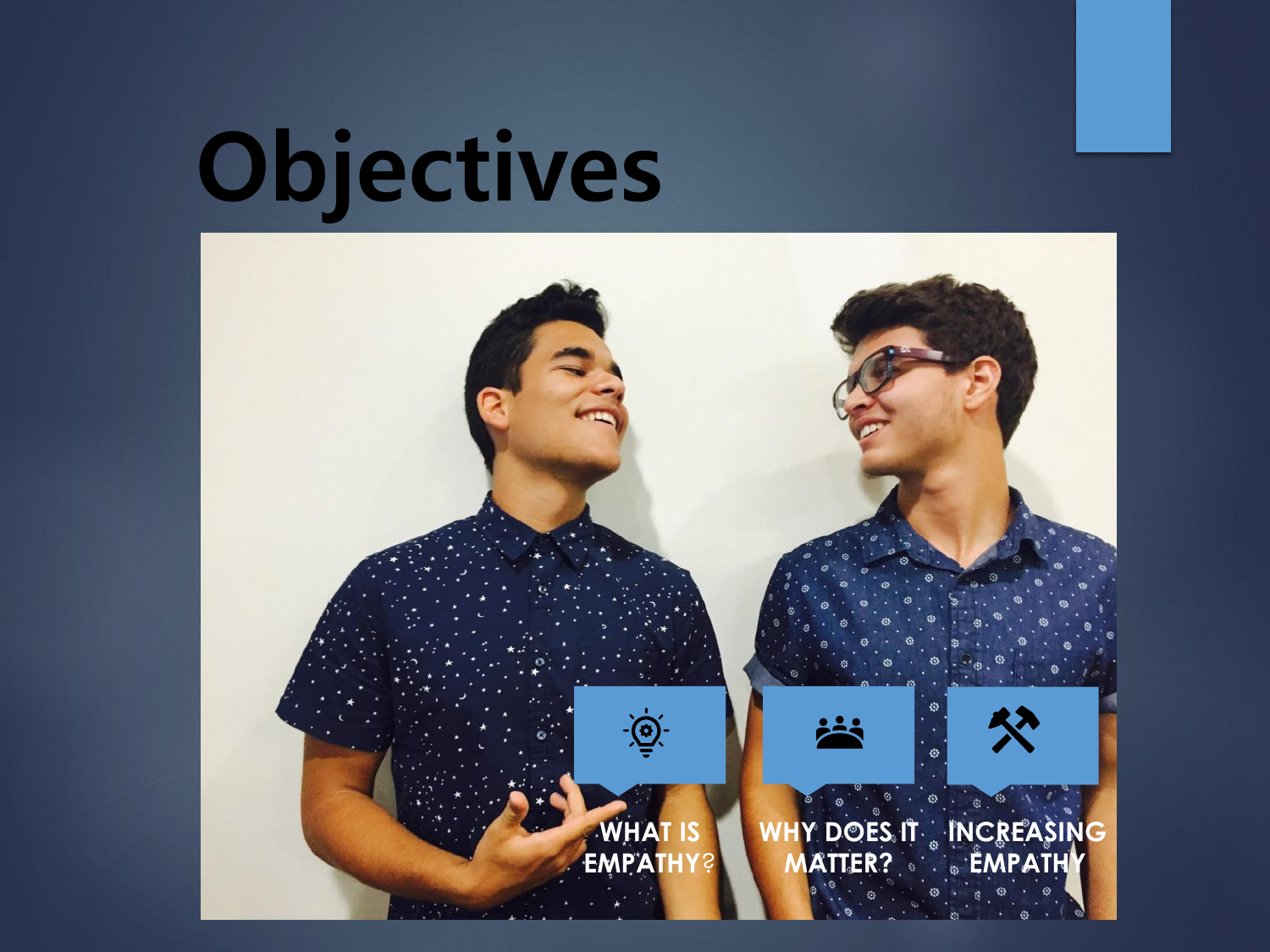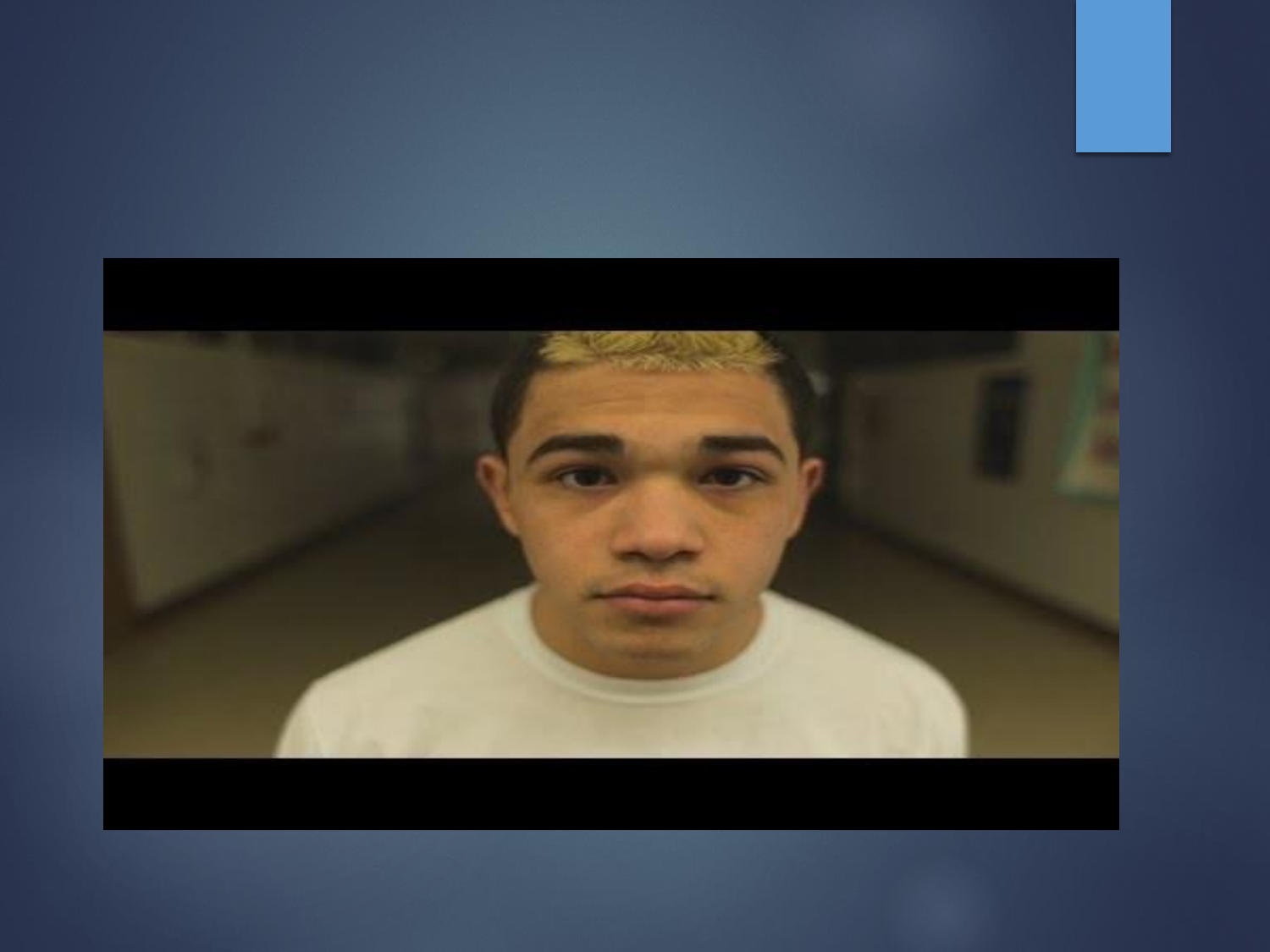Desire to be *understood*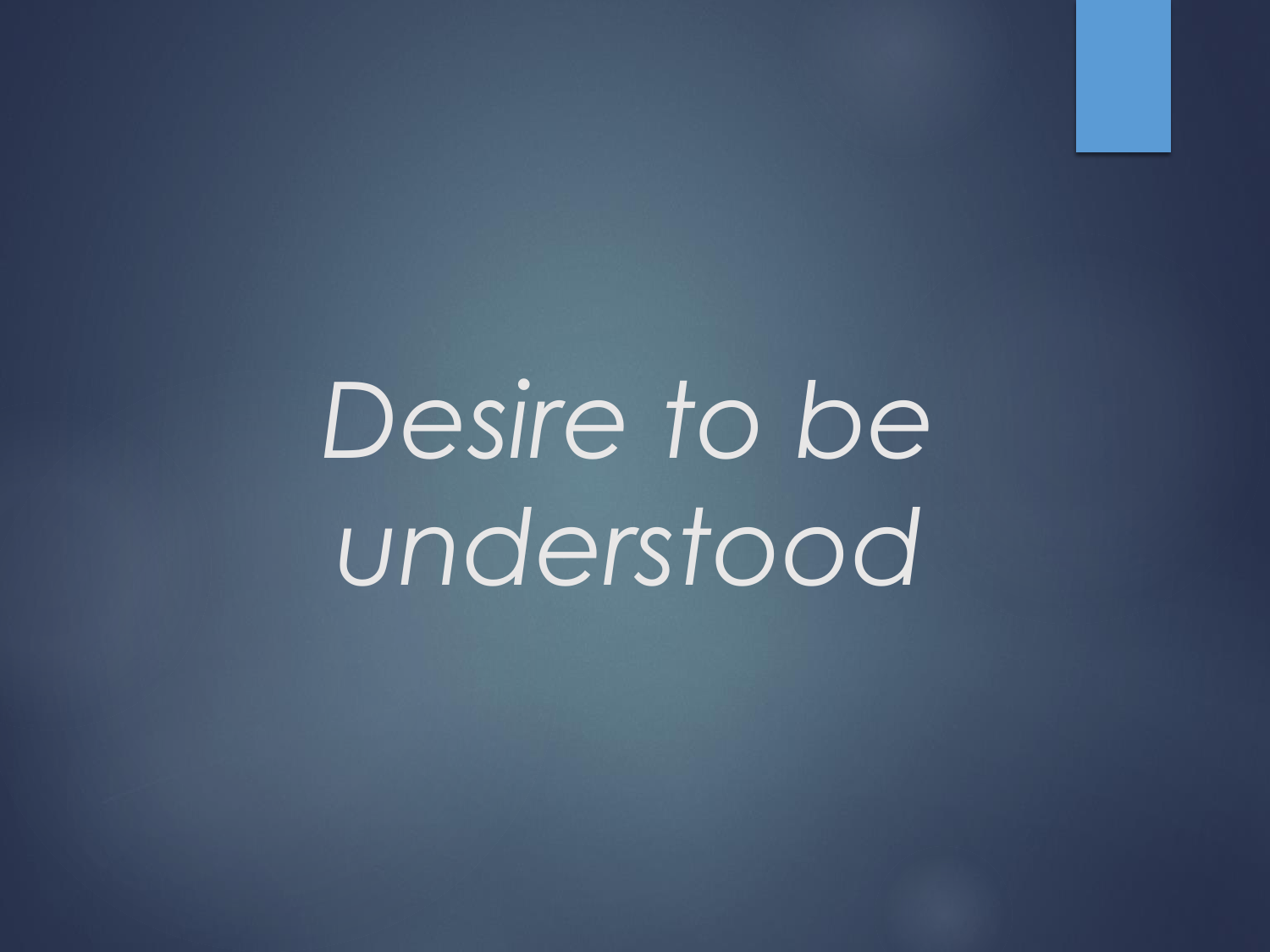*Transformational leaders need empathy in order to show their followers that they care for their needs and achievements.*

Bass, B. M. (1985). *Leadership and performance beyond expectations.* New York: Free Press.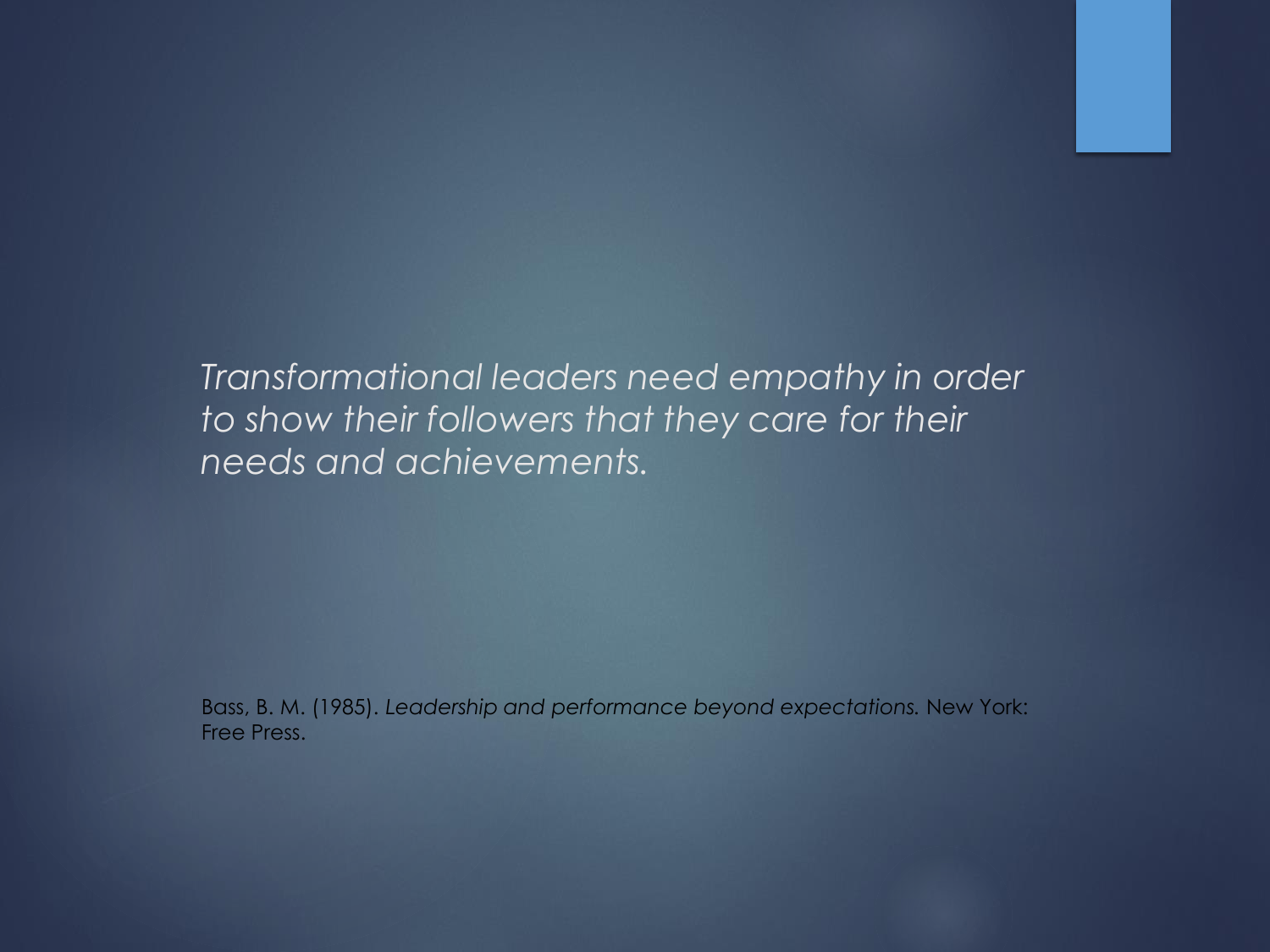Empathy is the capacity to understand or feel what another person is experiencing from within their frame of reference, that is, the capacity to place oneself in another's position.

*Bellet, Paul S.; Michael J. Maloney (1991). "The importance of empathy as an interviewing skill in medicine." JAMA. 226 (13): 1831–1832.*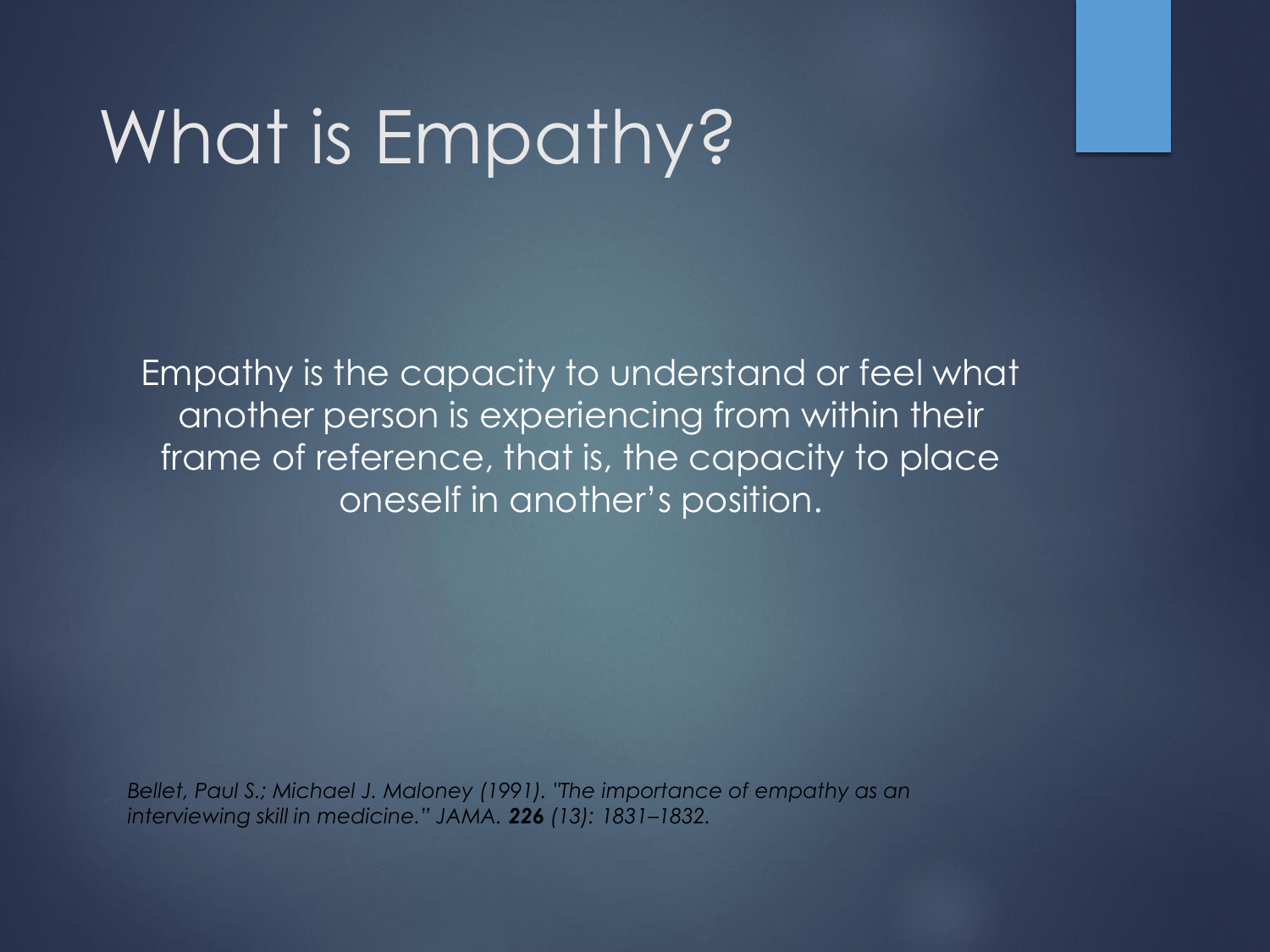Empathy involves listening to others, understanding them, and communicating this understanding to them.

Egan, G. (2014). *The skilled helper: A problem-management and opportunitydevelopment approach to helping. (10th Ed.).* Belmont, CA: Cengage Learning.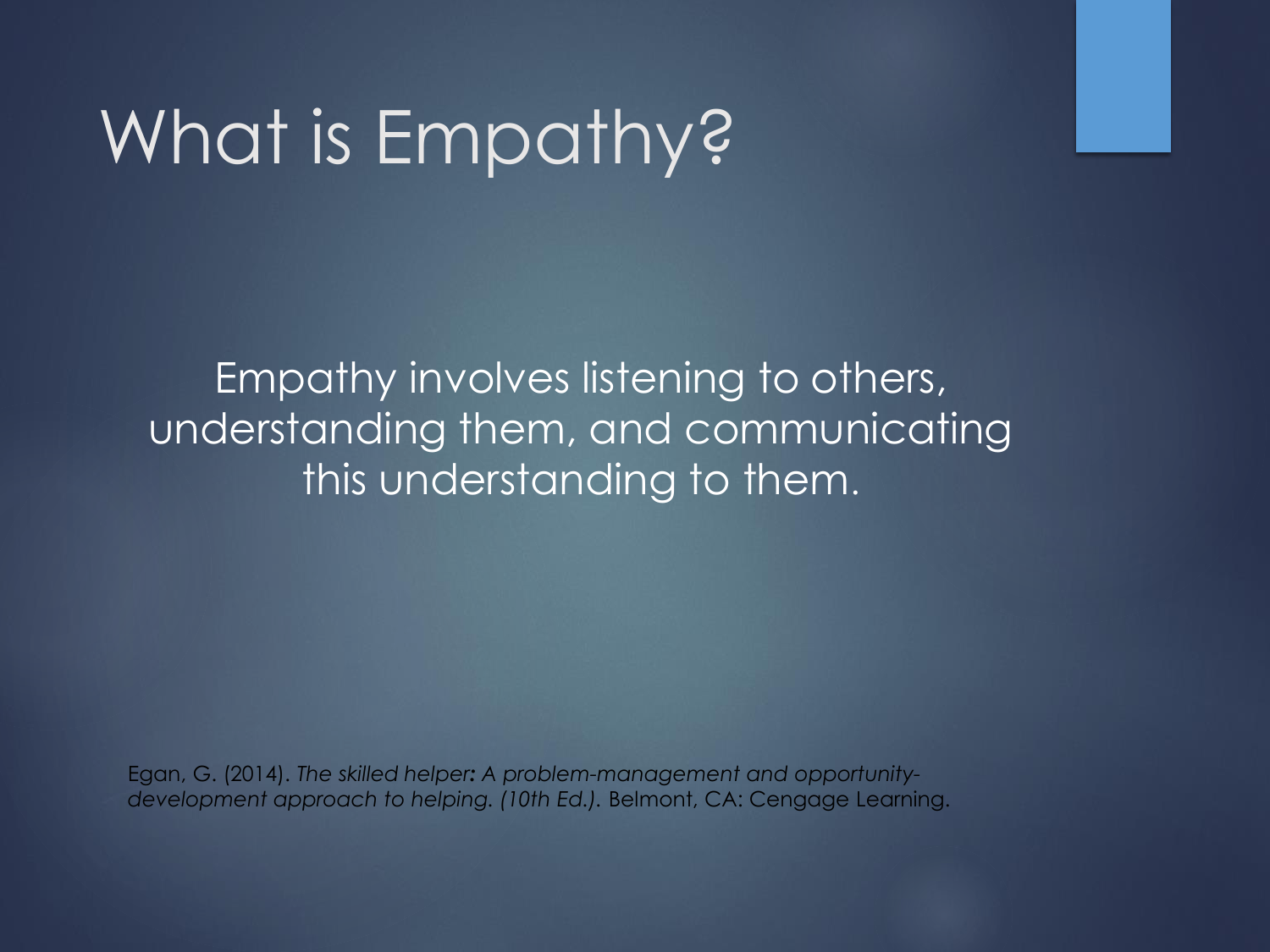"Empathy is the capacity to recognize and, to some extent, share feelings that are being experienced by another."

– Carl Rogers

"...deep understanding is, I believe, the most precious gift one can give to another." - Carl Rogers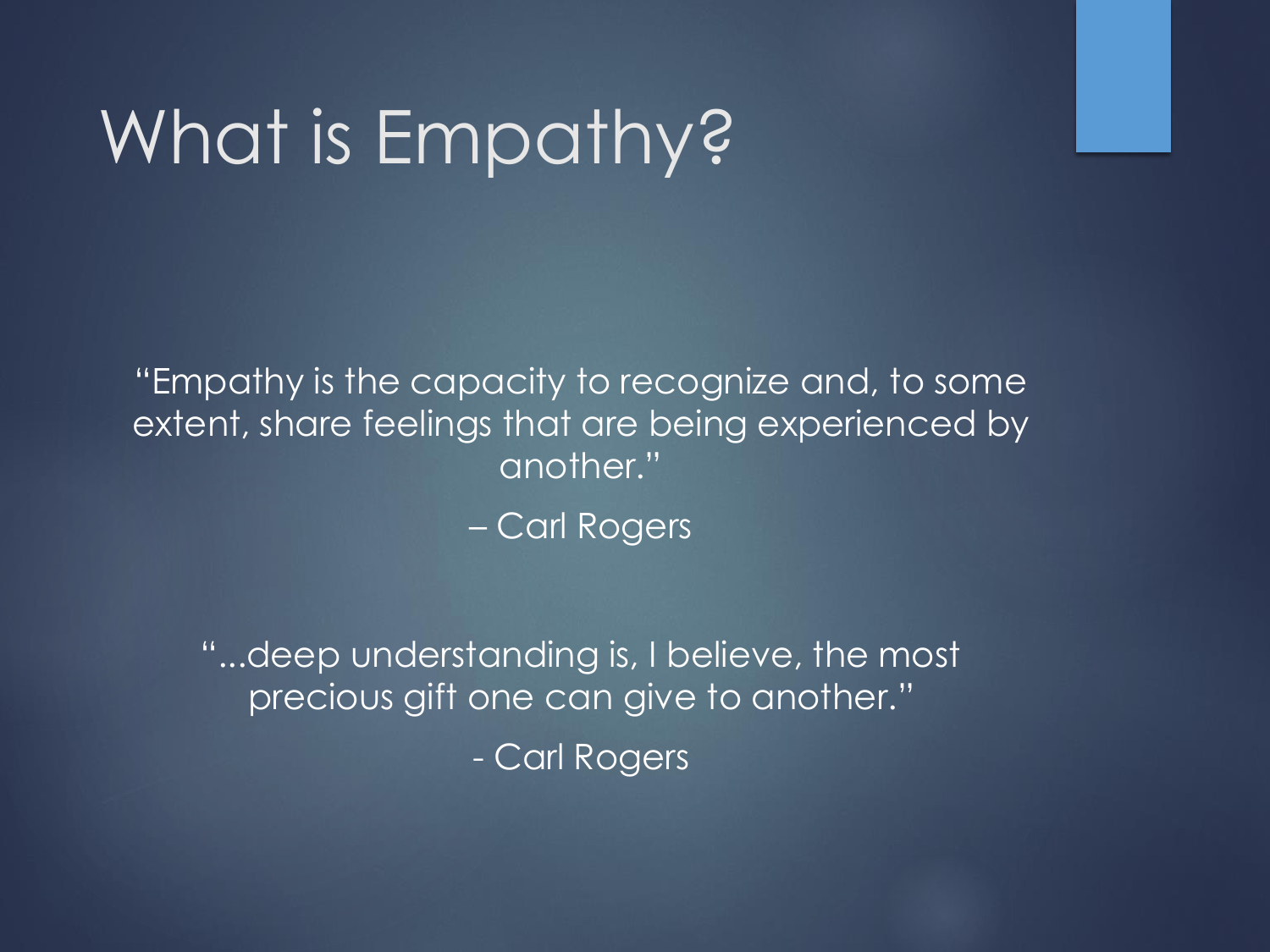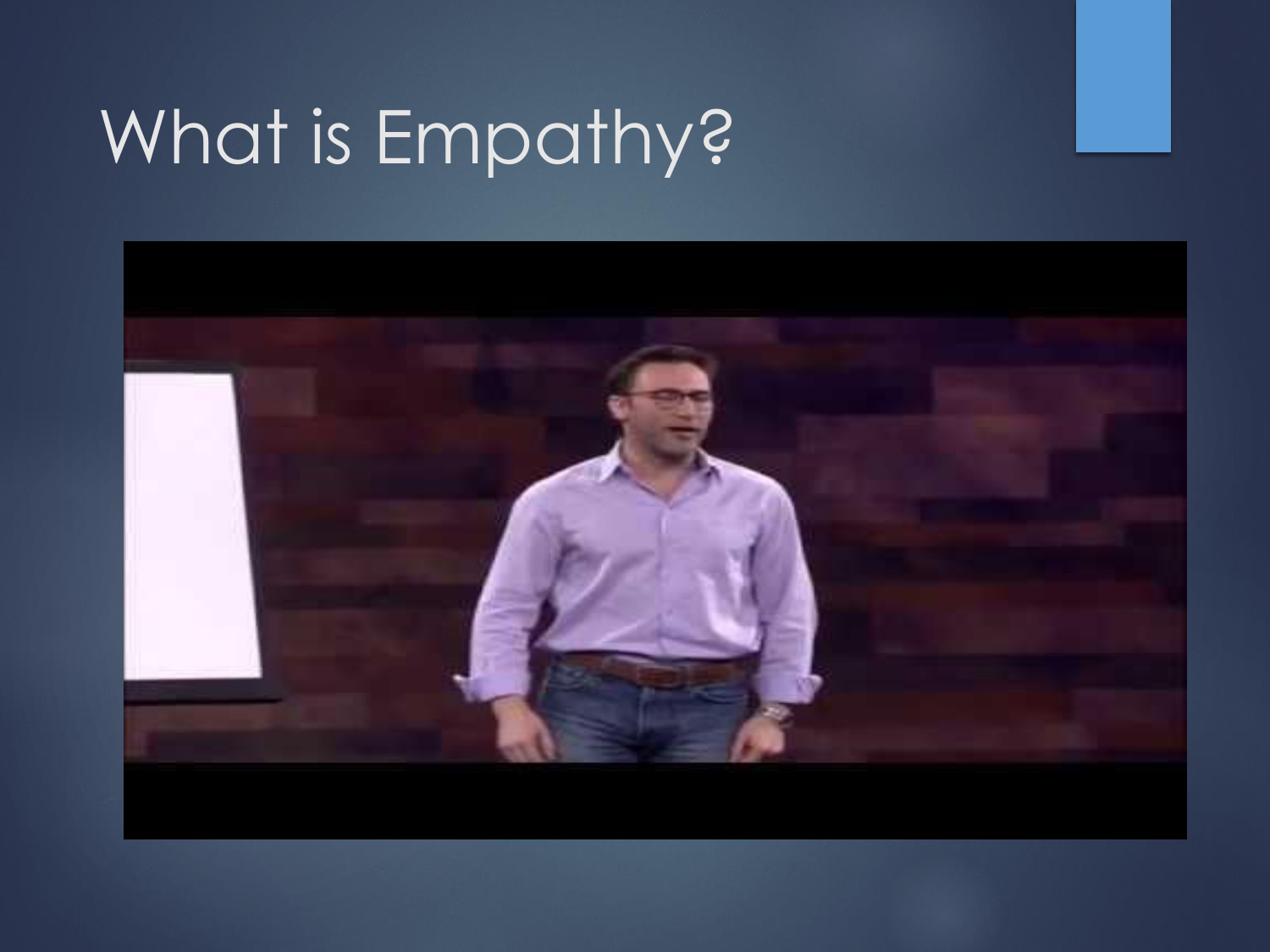"Empathy is being concerned with the human being, not just their output." - Simon Sinek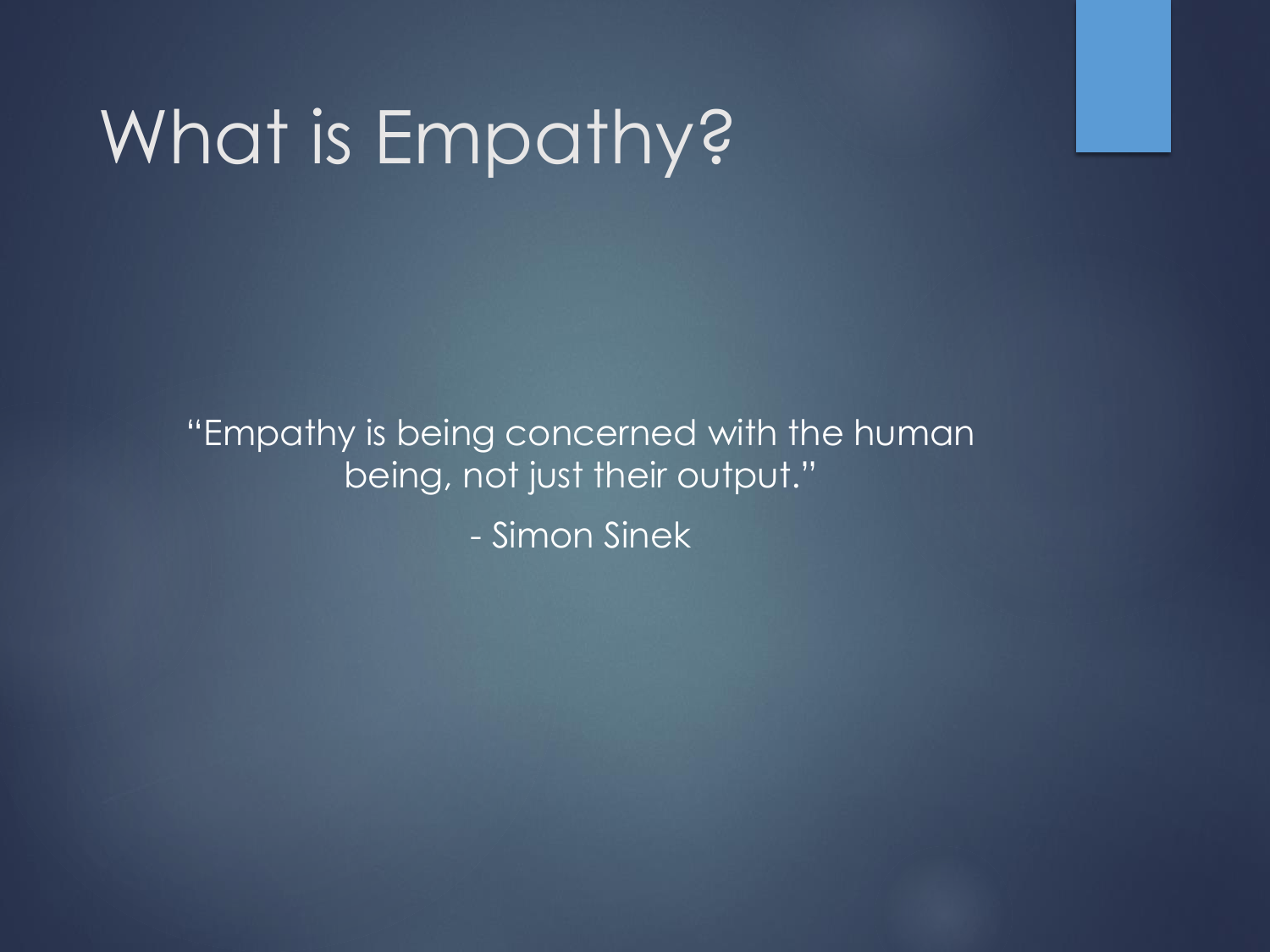## Empathy vs. Sympathy

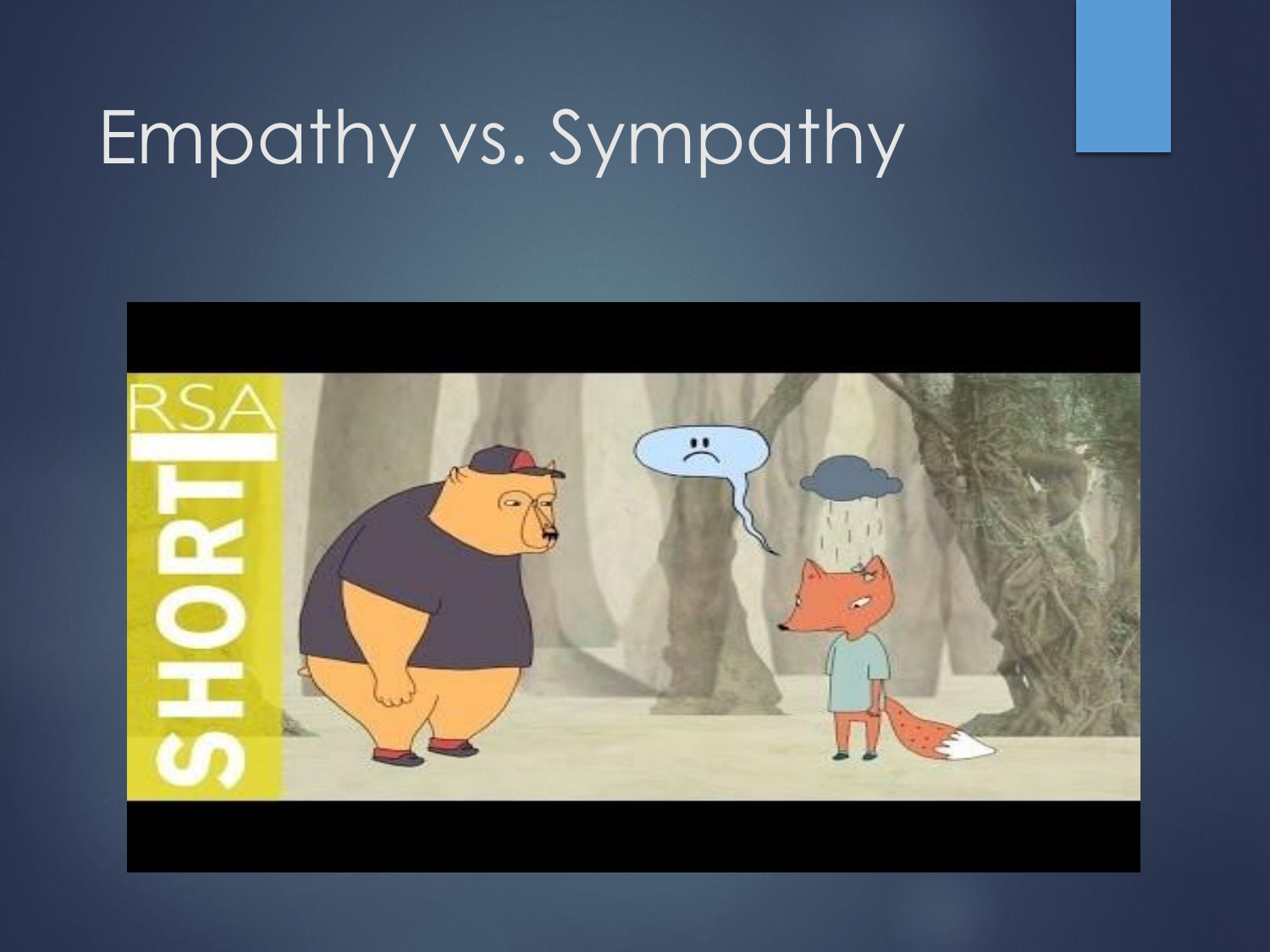### Empathy vs. Sympathy

"Empathy fuels connection, sympathy drives disconnection."- Brene Brown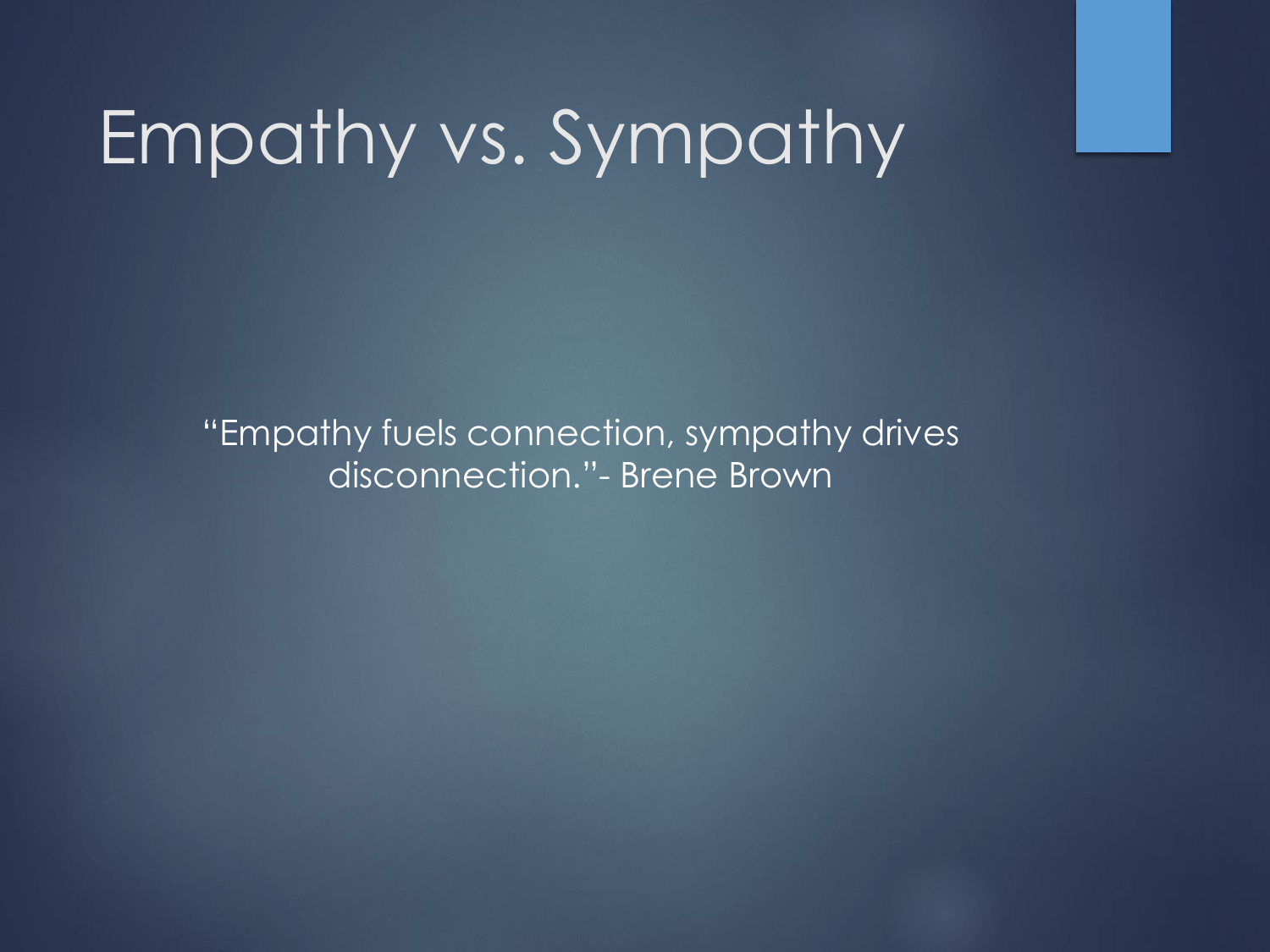### What Makes a Leader?

 *Daniel Goleman and Emotional Intelligence (EQ)*

*". . . Identifying the right stuff to be leaders is more art than science . . . Most effective leaders are alike in one crucial way: they all have a high degree of what has come to be known as emotional intelligence."*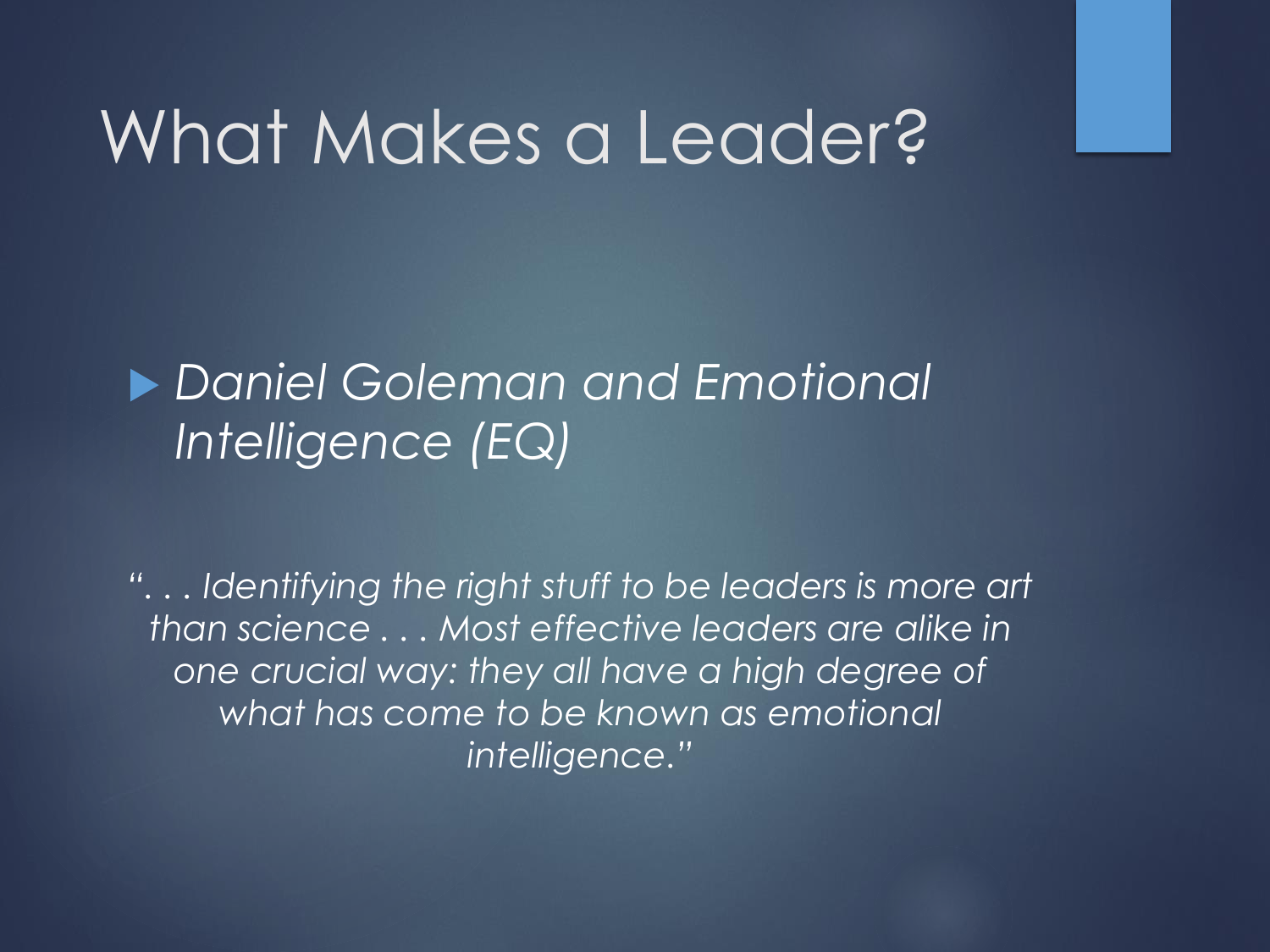#### The Five Components of Emotional Intelligence at Work

|                        | <b>Definition</b>                                                                                                                       | <b>Hallmarks</b>                                                                                                |
|------------------------|-----------------------------------------------------------------------------------------------------------------------------------------|-----------------------------------------------------------------------------------------------------------------|
| <b>Self-Awareness</b>  | the ability to recognize and understand<br>your moods, emotions, and drives, as<br>well as their effect on others                       | self-confidence<br>realistic self-assessment<br>self-deprecating sense of humor                                 |
| <b>Self-Regulation</b> | the ability to control or redirect<br>disruptive impulses and moods<br>the propensity to suspend judgment-<br>to think before acting    | trustworthiness and integrity<br>comfort with ambiguity<br>openness to change                                   |
| <b>Motivation</b>      | a passion to work for reasons that go<br>beyond money or status<br>a propensity to pursue goals with<br>energy and persistence          | strong drive to achieve<br>optimism, even in the face of failure<br>organizational commitment                   |
| <b>Empathy</b>         | the ability to understand the emotional<br>makeup of other people<br>skill in treating people according to<br>their emotional reactions | expertise in building and retaining<br>talent<br>cross-cultural sensitivity<br>service to clients and customers |
| <b>Social Skill</b>    | proficiency in managing relationships<br>and building networks<br>an ability to find common ground and<br>build rapport                 | effectiveness in leading change<br>persuasiveness<br>expertise in building and leading teams                    |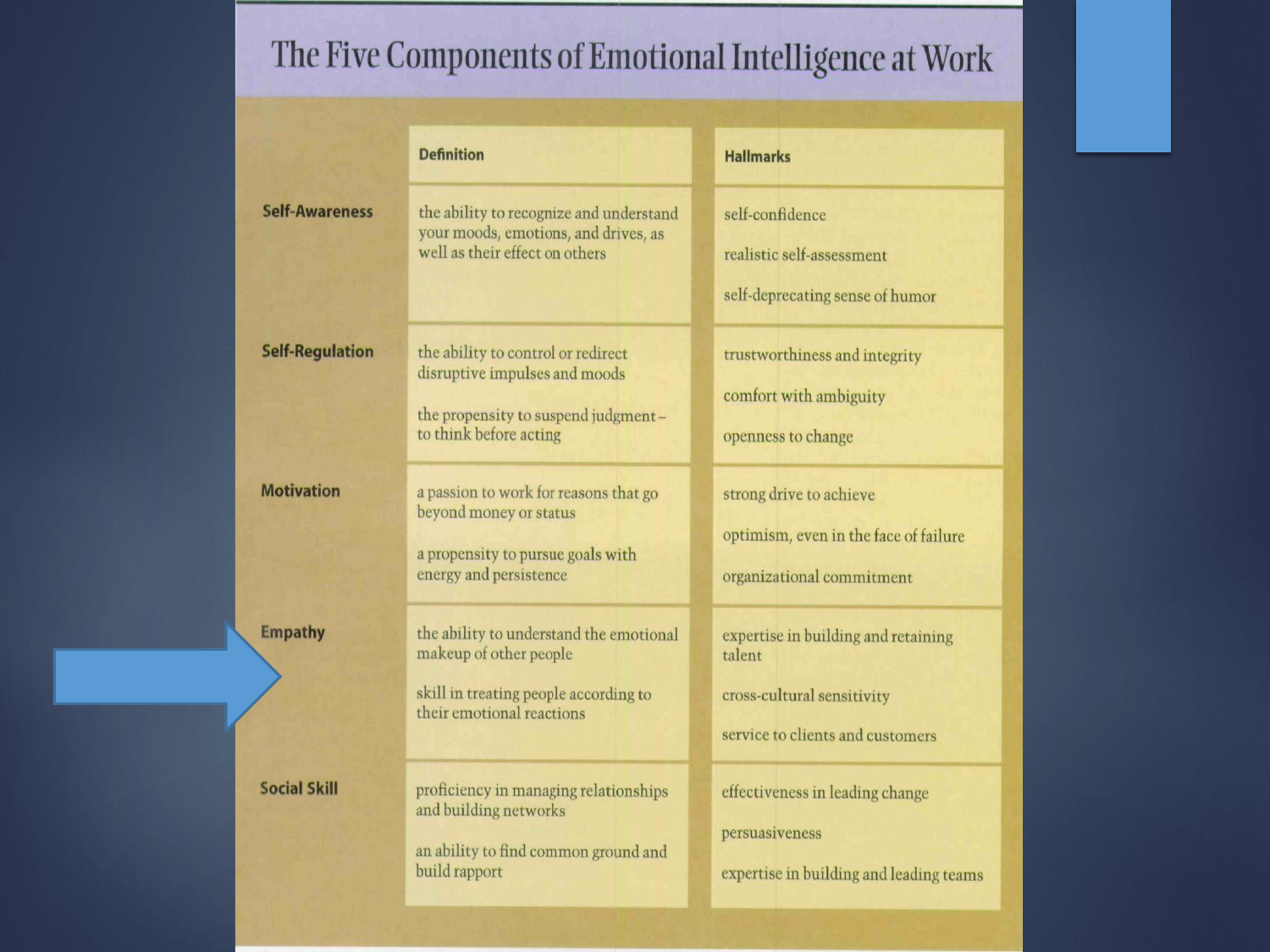### *Daniel Goleman and Emotional Intelligence (EQ)*

"The very word empathy seems unbusinesslike, out of place amid the tough realities of (the) marketplace."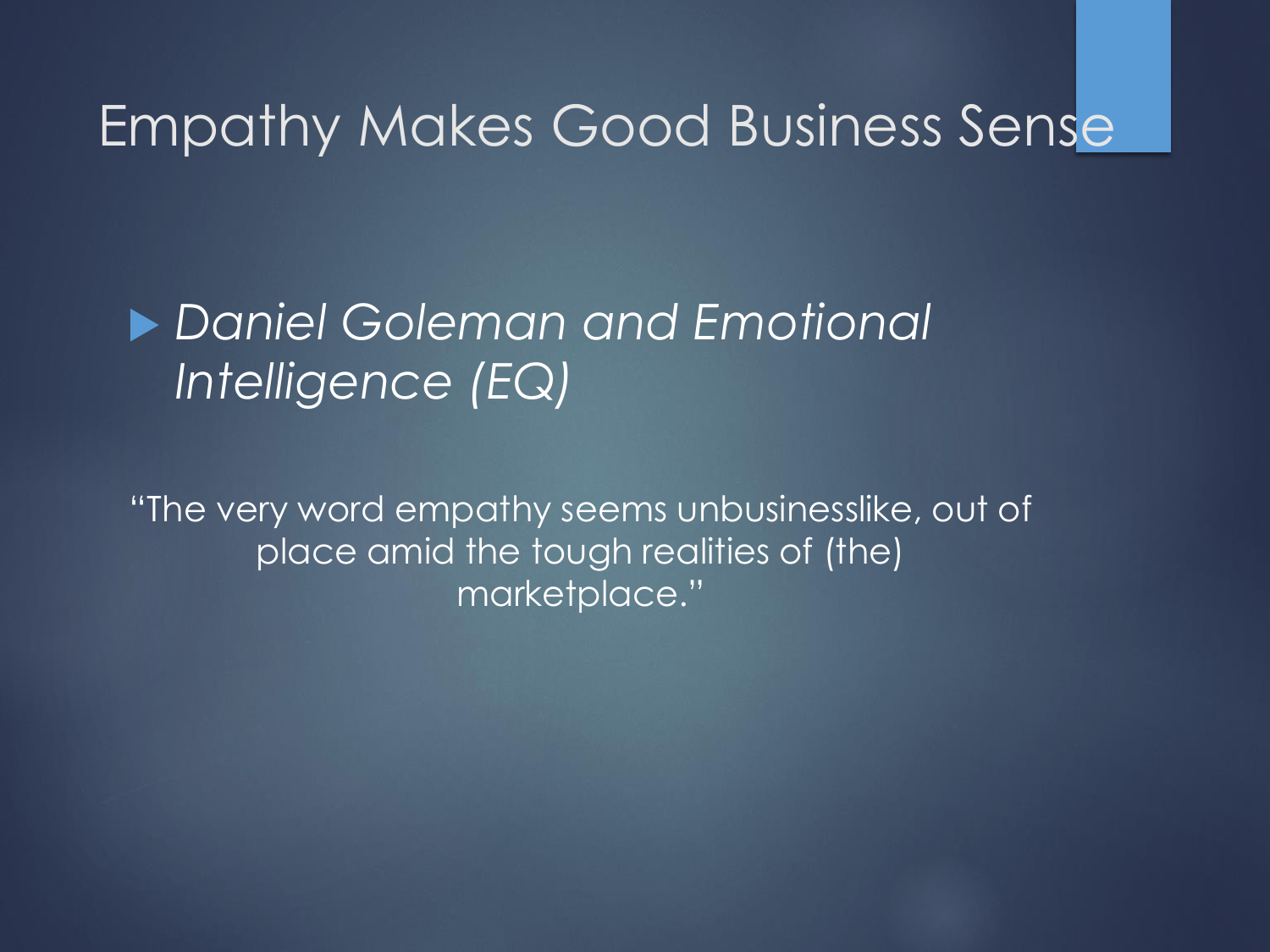#### **State of the Workplace Empathy Study**

Six sectors surveyed:

1) Education

2) Healthcare

3) Technology

4) Manufacturing

5) Financial Services

6) Government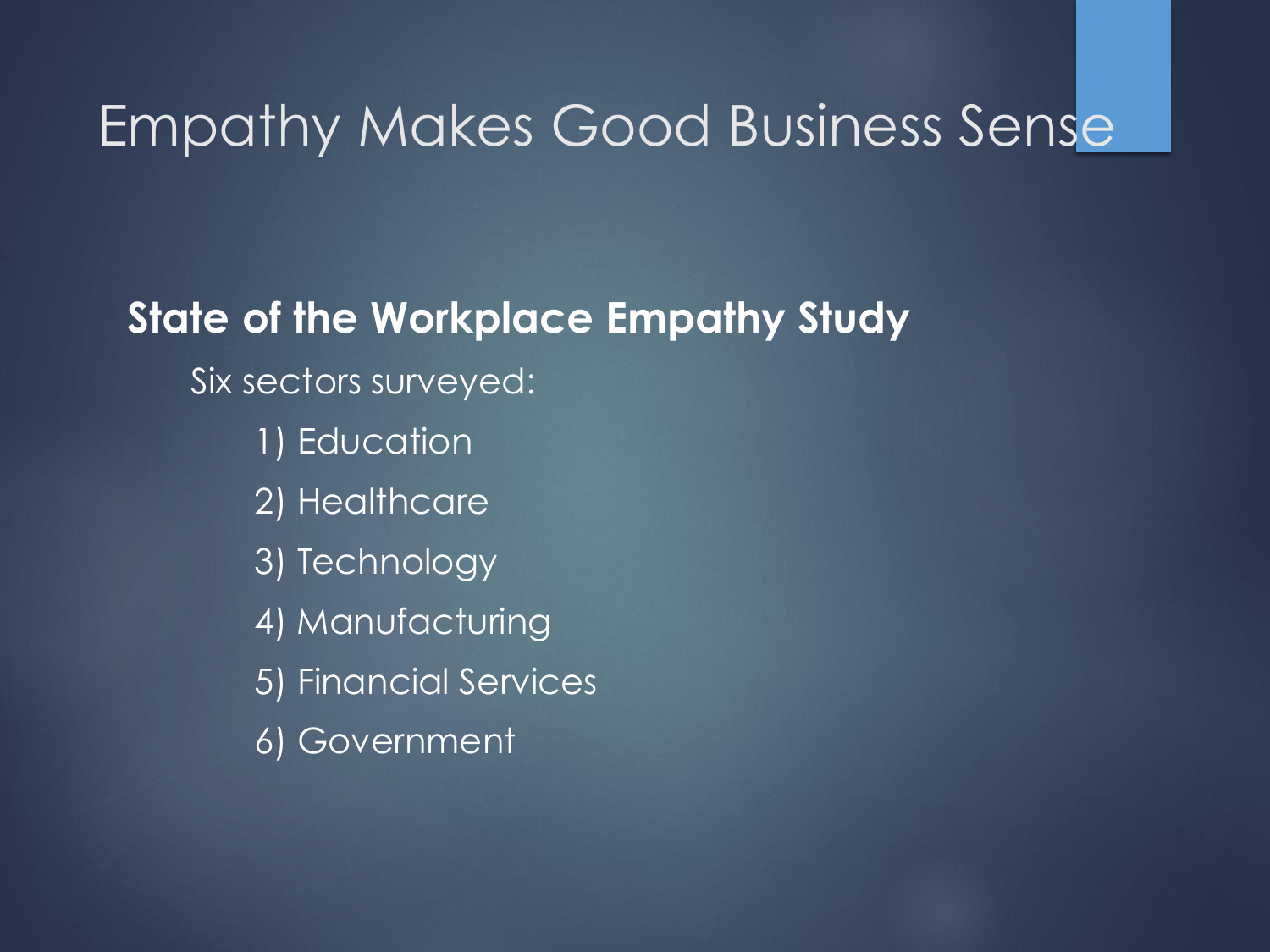#### **State of the Workplace Empathy Study**

"There is a silent majority in the U.S. workplaces who believe that empathy is lacking in their organization and they're wiling to take action – even leave their jobs – to seek out employers that are more empathic."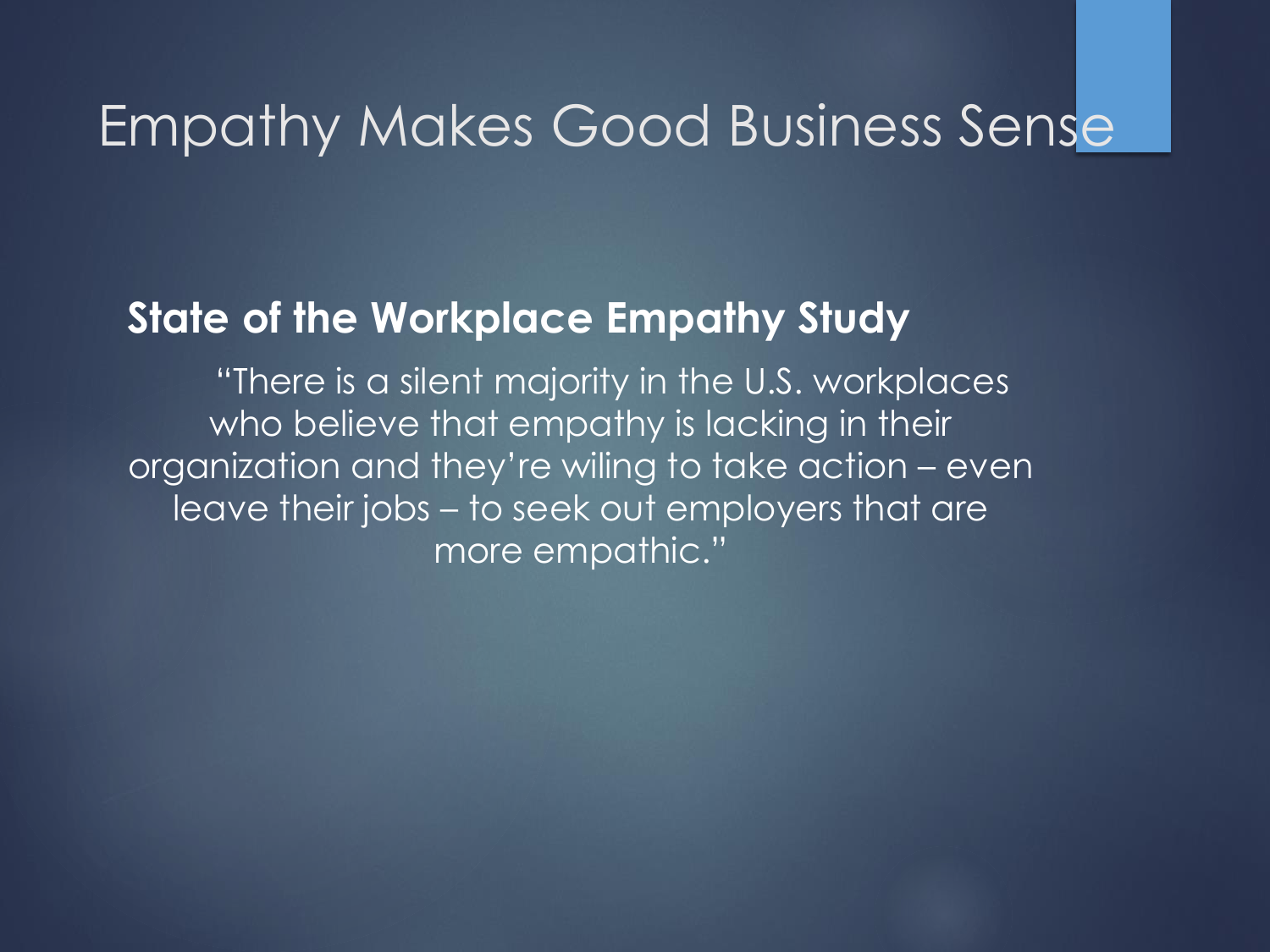#### **State of the Workplace Empathy Study**

- 1) Increased Productivity
- 2) Increased Retention
- 3) General Business Health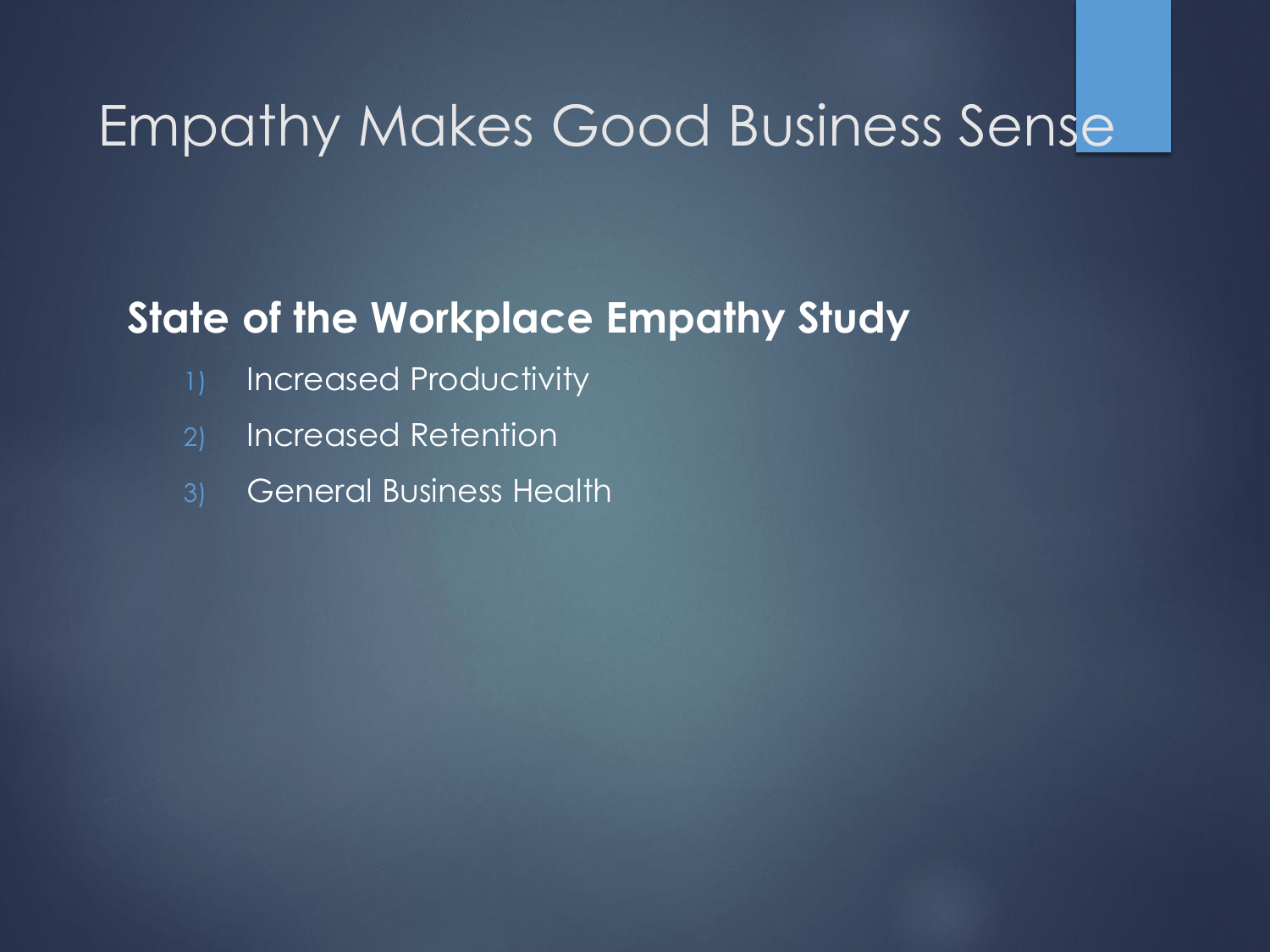## Developing Empathy

**Empathy can be developed** 

**Four Qualities of Empathy** 1) Perspective Taking 2) Staying out of Judgment 3) Recognizing Emotion in Others 4) Communicate these Things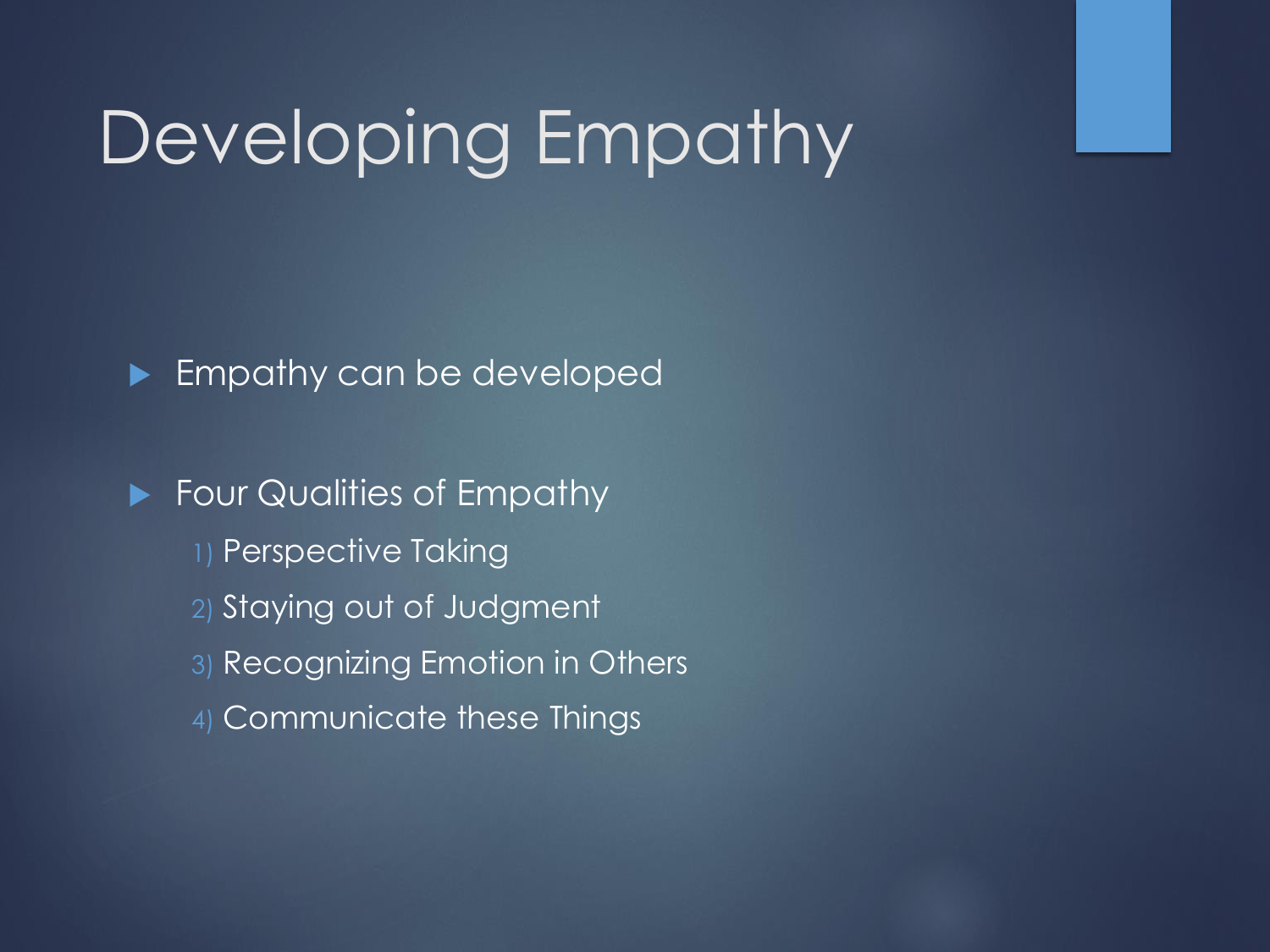### Empathetic Organizations

#### Center for Creative Leadership (2016)

- 1) Talk about Empathy
- 2) Teach Listening Skills
- 3) Encourage Genuine Perspective Taking
- 4) Cultivate Compassion
- 5) Support Global Managers

*"Working across cultures requires managers to understand people who have very different perspectives and experiences."*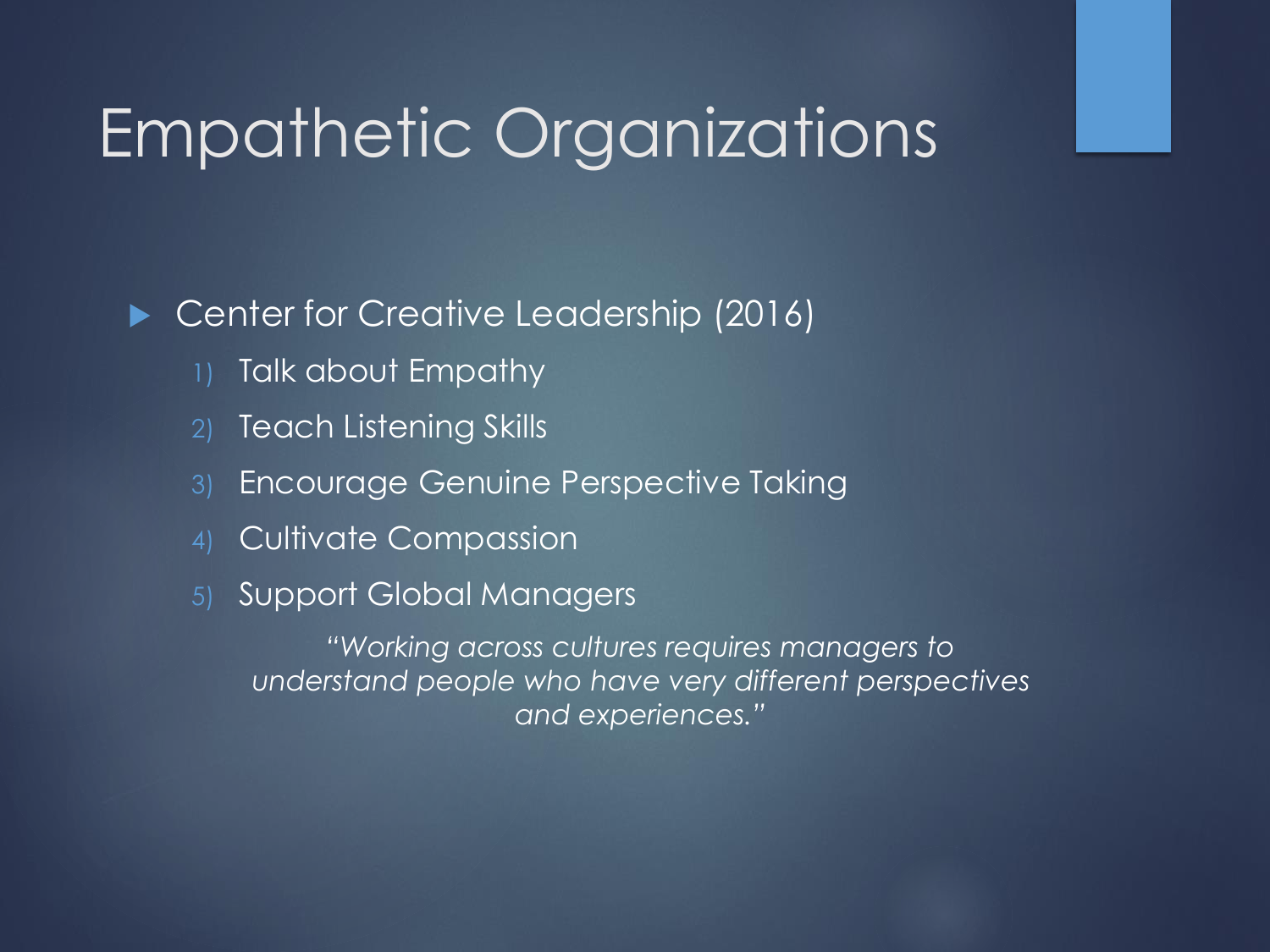### Practicing Attending Behaviors

*1. Visual/eye contact***:** Facilitative, appropriate, focused

*2. Vocal qualities:* Vocal tone, speech rate, volume – appropriate and matches partner

*3. Attentive body language:* Used appropriate gestures, facial expressions, open and warm body language

*4. Listening:* Remain focused on your partner and allow them to be heard. Talk less, and listen more.

Adapted from: Ivey, A.E., Ivey, M.B. & Zalaquett, C. (2009). *Intentional interviewing and counseling: Facilitating client development in a multicultural society.* Brooks/Cole.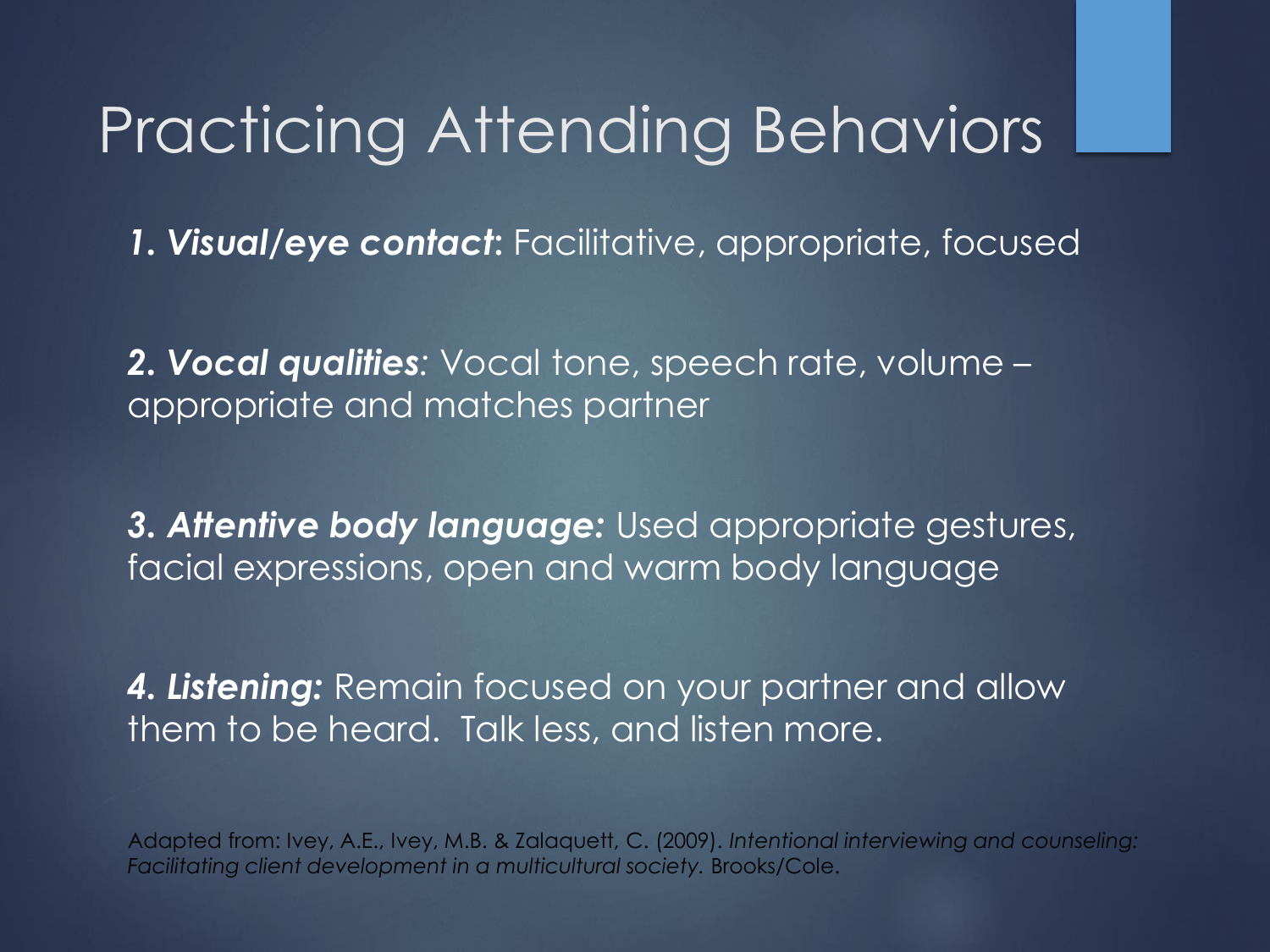### Practice Reflective Listening

*1. Listen –carefully listen for what your partner is sharing*

*2. Paraphrase and Reflect Content – reflect content back to partner*

*" So what I hear you saying is\_\_\_\_\_\_\_" or "It sounds to me that \_\_\_\_\_\_\_\_\_\_\_\_\_\_\_"*

*3. Check-In for Understanding – allow partner to confirm or disconfirm understanding "Did I understand that correctly?"*

Adapted from: Ivey, A.E., Ivey, M.B. & Zalaquett, C. (2009). *Intentional interviewing and counseling: Facilitating client development in a multicultural society*. Brooks/Cole.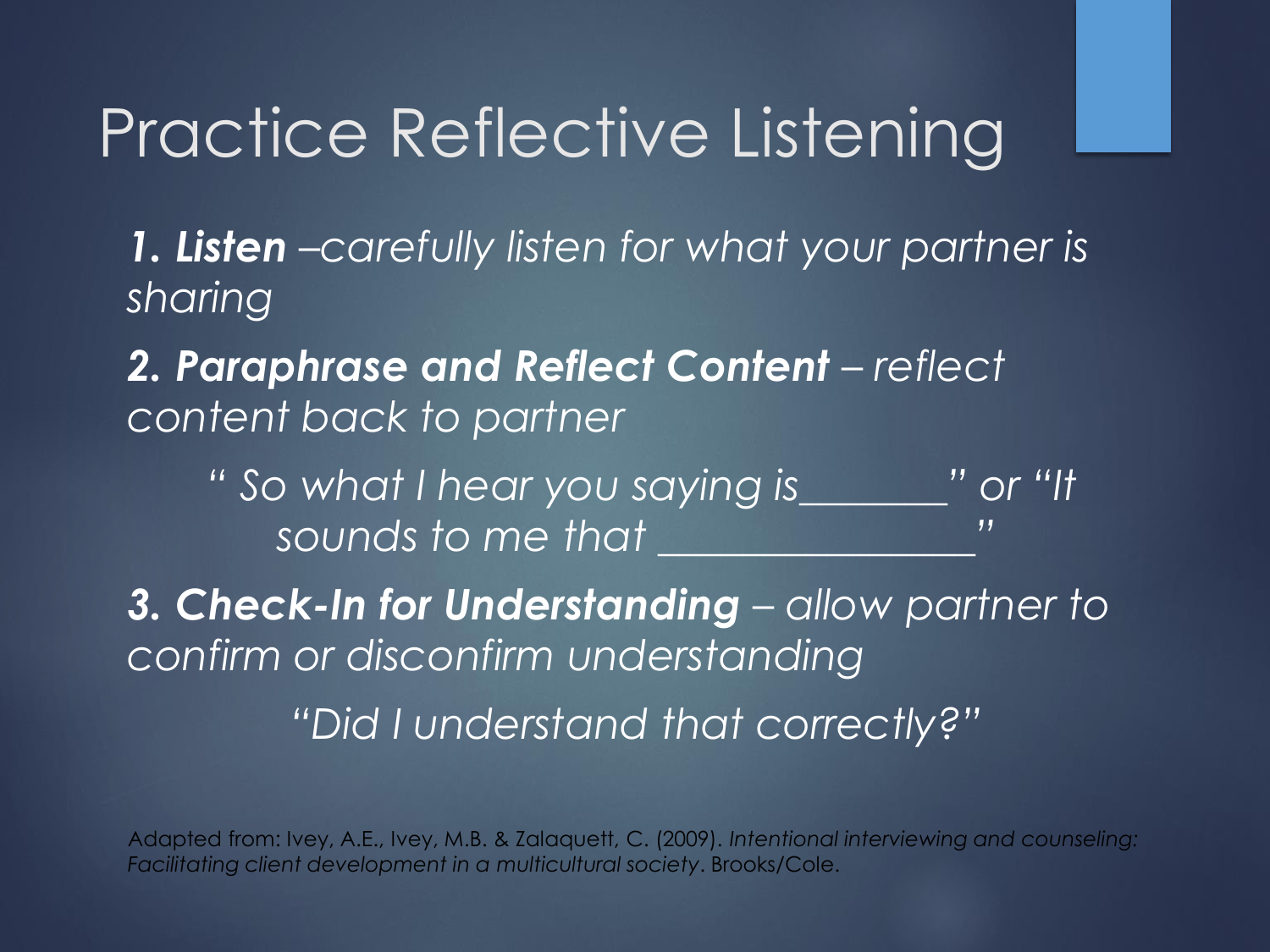## Developing Empathy

Research in Hippocampal Processing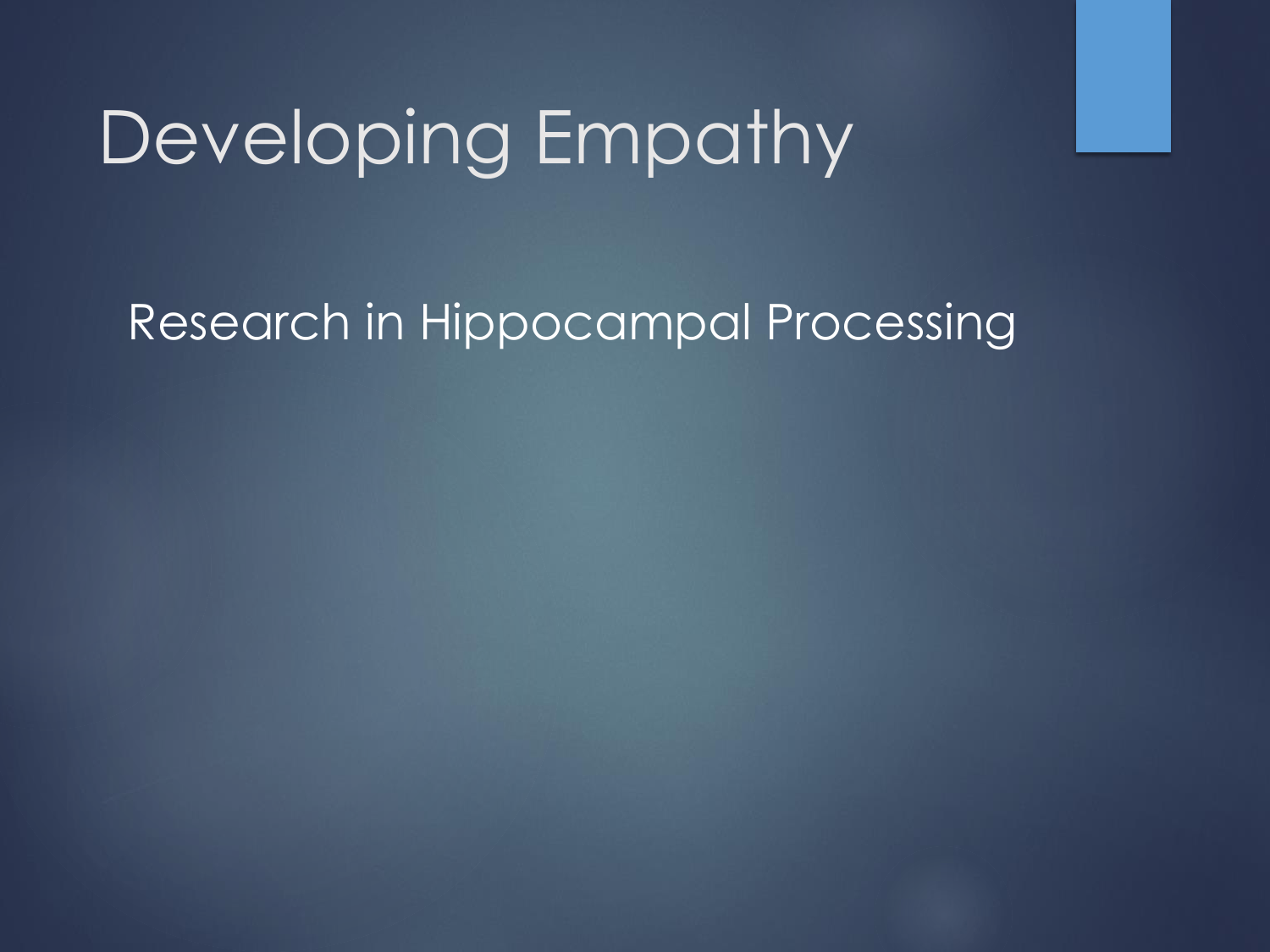## Developing Empathy

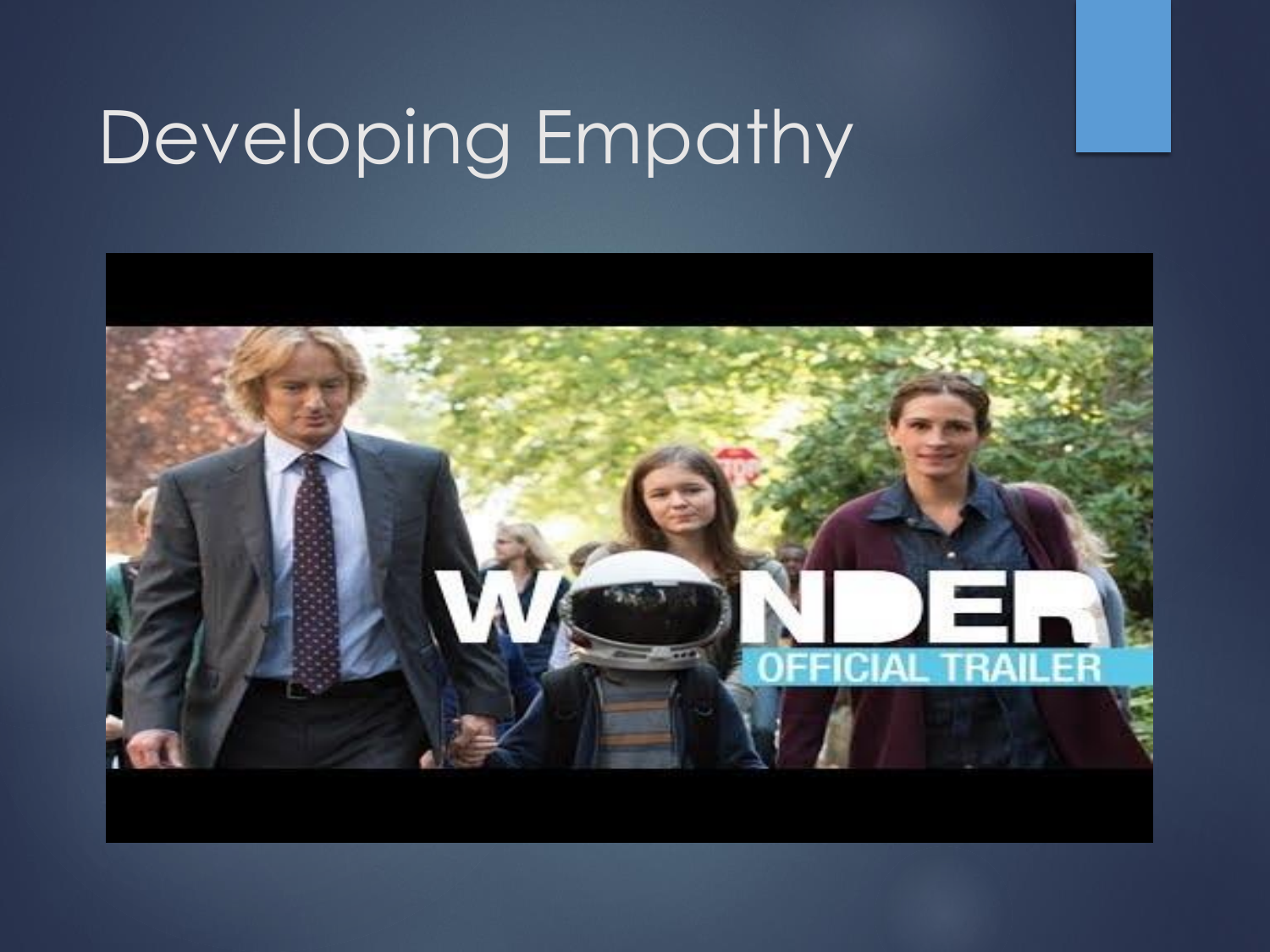*Instead of putting others in their place, first put yourself in their place.*